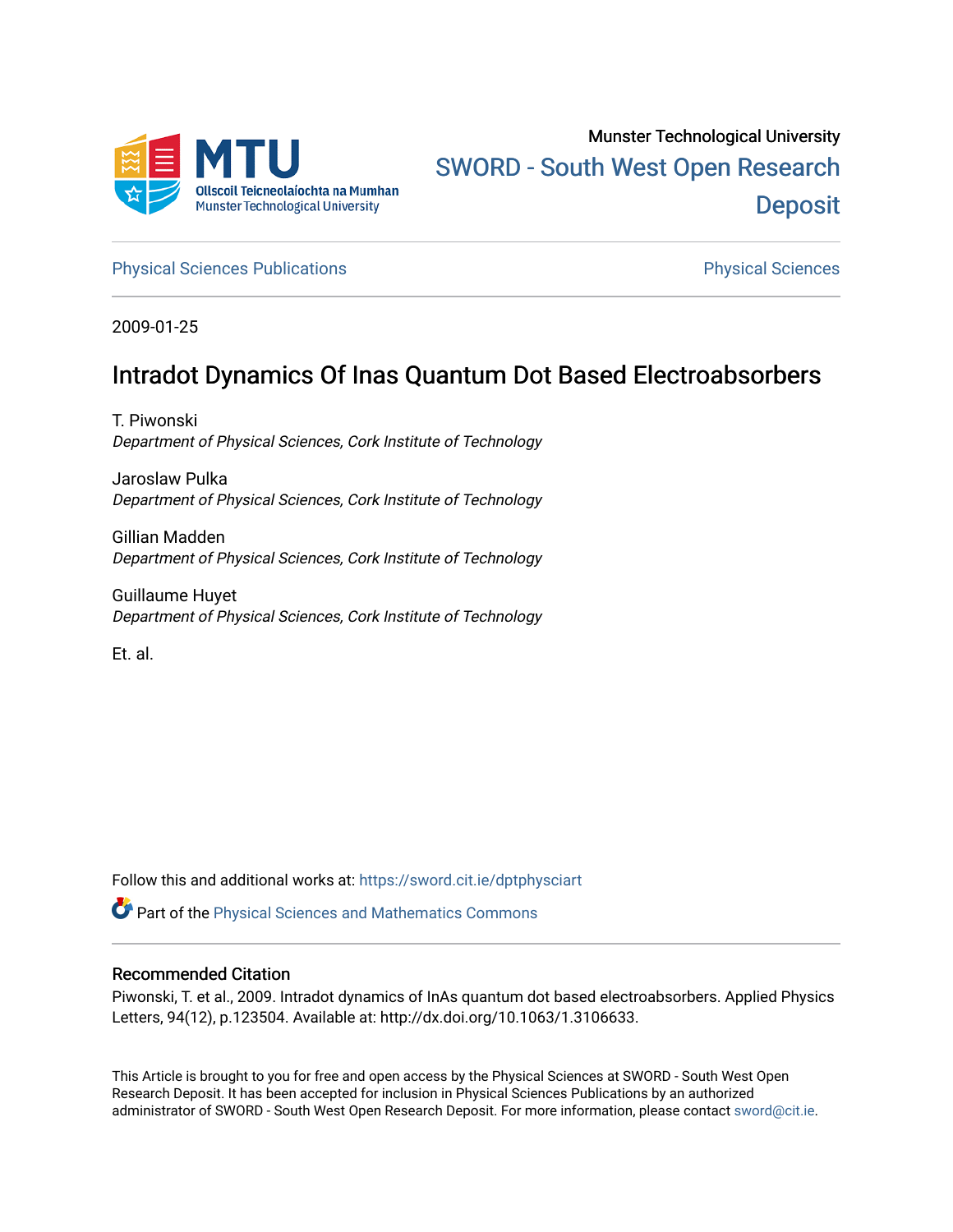## **[Intradot dynamics of InAs quantum dot based electroabsorbers](http://dx.doi.org/10.1063/1.3106633)**

Tomasz Piwonski,<sup>1</sup> Jaroslaw Pulka,<sup>1</sup> Gillian Madden,<sup>1</sup> Guillaume Huyet,<sup>1</sup> John Houlihan,<sup>2[,a](#page-1-0))</sup> Evgeny A. Viktorov, $3$  Thomas Erneux, $3$  and Paul Mandel $3$ 

1 *Tyndall National Institute, Prospect Row, Cork, Ireland, and Department of Applied Physics, Cork Institute of Technology, Cork, Ireland*

2 *Department of Computing, Maths, and Physics, Waterford Institute of Technology, Waterford, Ireland* 3 *Université Libre de Bruxelles, Optique Nonlinéaire Théorique, Campus Plaine, Code Postal 231, 1050 Bruxelles, Belgium*

Received 16 January 2009; accepted 5 March 2009; published online 27 March 2009-

The carrier relaxation and escape dynamics of InAs/GaAs quantum dot waveguide absorbers is studied using heterodyne pump-probe measurements. Under reverse bias conditions, we reveal differences in intradot relaxation dynamics, related to the initial population of the dots' ground or excited states. These differences can be attributed to phonon-assisted or Auger processes being dominant for initially populated ground or excited states, respectively. © *2009 American Institute of Physics.* [DOI: [10.1063/1.3106633](http://dx.doi.org/10.1063/1.3106633)]

The physics of quantum dot (QD) based optical devices has been studied intensively due to their interesting blend of atomic and solid state properties.<sup>1</sup> Recently, attention has been focused on their absorption properties and has led to QD materials finding favor in such applications as monolithic mode-locked lasers,<sup>2</sup> electroabsorption modulators,<sup>3</sup> and saturable absorber mirrors.<sup>4</sup> Time-resolved pump-probe spectroscopy is a very useful technique to investigate the fundamental timescales and underlying dynamical processes occurring in such absorbers; a notable example being the demonstration of the dynamical role of different carrier types for QW devices. $5$  More recently, similar techniques were applied to QD structures to explain the nature of tunneling processes at high reverse bias voltages $<sup>6</sup>$  and to demonstrate</sup> the electroabsorption properties of a bilayer OD waveguide.<sup>7</sup>

In this letter, the nonlinear recovery of QD based reversed-biased waveguide absorbers is analyzed using a single color pump-probe technique. Either the dots' ground state (GS) or excited state (ES) is initially populated thus increasing the transmission, and the resulting absorption recovery dynamics is recorded. The recovery dynamics is observed to be dependent on the initial population of the dots' energy states. The difference in recovery dynamics can be understood by the ES to GS carrier relaxation process being phonon assisted when the dots are initially populated in the GS, while it is Auger related when the dots' ES is initially populated.

In our experiments, we study intradot relaxation processes as a function of reverse bias using time-resolved spectroscopy. The QD waveguide absorber was 1 mm long, had  $4 \mu m$  width ridges together with tilted, antireflection coated facets. It was fabricated from a material that included six stacks of InAs/GaAs QDs in a dots-in-a-well structure, grown by Zia Inc. (see Ref.  $8$  for further details of the material and experimental technique). To summarize, the GS and ES peaks appear at 1320 and 1250 nm, respectively. The pump-probe differential transmission was measured using a heterodyne detection technique. Pulses of about 600 fs width at either 1320 or 1250 nm were obtained from a titaniumsapphire pumped, optical parametric oscillator and split into three beams: reference, pump, and probe 260 fJ pump pulse

energy, 13 fJ probe pulse energy). After propagation through the waveguide absorber with suitable delays, the frequency shifted probe and reference beams were overlapped on a detector, and the amplitude of the difference frequency was detected using a high frequency lock-in amplifier. The resulting signal is proportional to the differential transmission  $\Delta T$ of a probe pulse at the same wavelength as the pump. The resulting data, taken at room temperature, are normalized to the maximum differential transmission at zero reverse bias  $T_0$  and therefore represented by  $\Delta T/T_0$ .

Figure [1](#page-1-1) displays the normalized GS and ES relaxations for a range of reverse bias voltages. The two sets of time traces are very similar, both exhibiting a decrease in the relaxation time with increasing reversed bias voltage. However, one may notice that the relaxation of the ES generally occurs over a faster timescale compared to that of the GS. We shall demonstrate that this difference in recovery timescales together with the shape of the absorption recovery originates from a change in the dominant intradot relaxation process.

The experimental time traces can be classified into two groups depending on the reverse bias voltage. The recovery dynamics in the low voltage  $(0-4 \text{ V})$  group has two distinct stages of recovery: the fast  $(\approx 10 \text{ ps})$  and the slow  $(>10 \text{ ps})$ . For higher (5–9 V) reverse voltages, the recovery

<span id="page-1-1"></span>

FIG. 1. (Color online) Differential transmission at (a) GS and (b) ES wavelengths at different reverse biased voltages. The dynamics in the  $(0-4 \text{ V})$ range consists of a two stage recovery. In the  $(5-9 V)$  range, a single stage recovery is present suggesting linear relaxation.

0003-6951/2009/94(12)/123504/3/\$25.00

#### **94**, 123504-1 © 2009 American Institute of Physics

**Author complimentary copy. Redistribution subject to AIP license or copyright, see http://apl.aip.org/apl/copyright.jsp**

<span id="page-1-0"></span>a)Electronic mail: jhoulihan@wit.ie.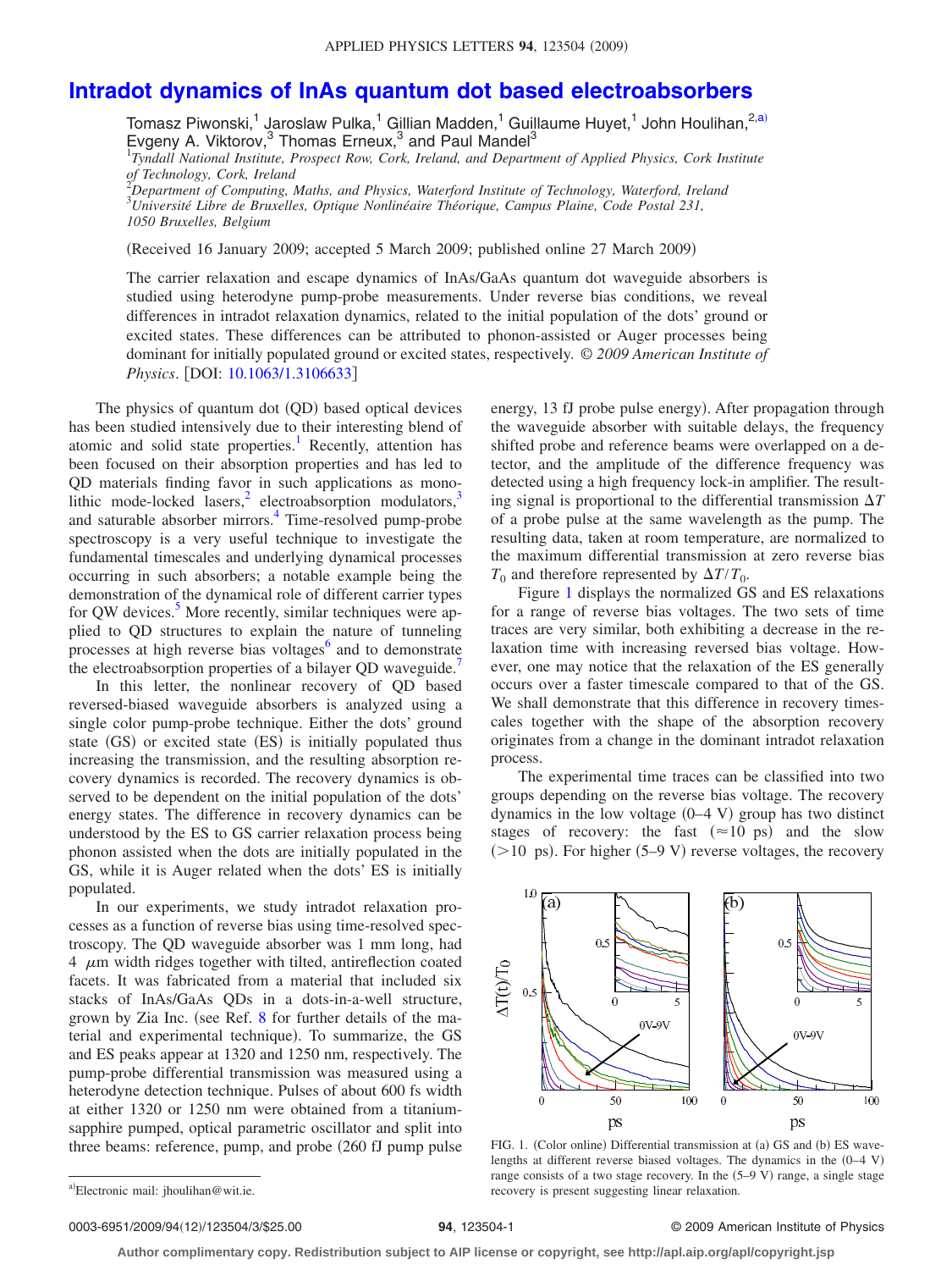consists of only one fast stage  $(<10 \text{ ps})$  and the slow stage cannot be distinguished. The existence of the two ranges can be related to different processes contributing to the recovery. At high voltage, fast tunneling processes from the QD to adjacent layers become dominant and define the linear recovery. This effect was analyzed in Ref. [6.](#page-3-5) Therefore, we concentrate on the analysis of the two stage recovery that occurs in the low voltage range.

<span id="page-2-0"></span>The model of QD carrier dynamics valid for the absorber is governed by equations for the occupation probabilities  $\rho_{e,e}$ of the GS and the first ES of a dot

$$
\partial_t \rho_g = -\tau^{-1} \rho_g + 2F(\rho_g, \rho_e),\tag{1}
$$

$$
\partial_t \rho_e = -\tau_w^{-1} \rho_e - F(\rho_g, \rho_e). \tag{2}
$$

The factor 2 in Eq.  $(1)$  $(1)$  $(1)$  accounts for the spin degeneracy in the QD energy levels.  $\tau \approx 1$  ns is the carrier recombination time in the dots. The function  $F(\rho_g, \rho_e)$  is associated with the carrier exchange rate between the GS and ES in the dot. We assume that the reverse bias conditions do not allow recapturing from the wetting layer and model the relaxation from the ES to the wetting layer by the linear term  $\tau_w^{-1} \rho_e$ . This approximation may be limited for the unbiased case where recapturing from the wetting layer may also play a minor role. The parameter  $\tau_w^{-1}$  is the carrier escape rate from the ES to the wetting layer and depends on the reverse bias. The functional dependence of  $\tau_w$  on the reverse bias may be extracted by fitting the experimental data. As in Ref. [6,](#page-3-5) we do not include screening effects which are expected to be small for this material system.

The type of intradot relaxation which dominates the function  $F(\rho_g, \rho_e)$ , depends on the initial carrier density. In general, the energy exchange consists of only two types of interaction: phonon-assisted or Auger-type recombination. In both cases, the interaction is limited by Pauli blocking and so must be multiplied by a factor  $(1-\rho)$ . Phonon-assisted capturing depends only on the energy level spacing, and always contributes to relaxation processes in the InAs/GaAs structure. Auger processes become dominant when the carrier density in a particular state increases. Due to the increased number of first ESs compared with GSs, the absorption is greater for the ES than GS at a particular reversed bias voltage and thus Auger relaxation processes should be considered when pumping occurs in the ES.

<span id="page-2-3"></span>Let us first examine the experimental data on GS relaxation. Pumping the GS induces a strong GS population and saturation of the GS. The ES is initially empty and never becomes strongly populated because of the very fast escape to the wetting layer. As a result, we can neglect Auger-like transitions and formulate the carrier exchange rate as

$$
F(\rho_g, \rho_e) = \tau_{\text{cap}}^{-1} \rho_e (1 - \rho_g) - \tau_{\text{esc}}^{-1} \rho_g (1 - \rho_e),
$$
\n(3)

where  $1-\rho_{g,e}$  is the Pauli blocking factor and  $\tau_{cap}^{-1}, \tau_{esc}^{-1}$  are the carrier capture and escape rates, respectively. We assume that  $\rho_g(0) = \rho_0 \le 1$  and depends on the reverse bias. We consider  $\rho_e(0)$ =0 implying that initially there are no free carriers in the ES. The term  $\tau_{\rm cap}^{-1} \rho_e (1 - \rho_g)$  describes recapturing by the GS and is linearly proportional to the population of the ES. It corresponds to a phonon-assisted interaction.

The parameters  $\tau_{\text{cap}}$ ,  $\tau_{\text{esc}}$ , and  $\tau_w$  determine the timedependent recovery of the QD absorber. In the low voltage range (0–4 V), we find that variations of  $\tau_{cap}$  and  $\tau_{esc}$  with

<span id="page-2-1"></span>

FIG. 2. (Color online) Experimental GS carrier relaxation for different reverse biased voltages (black) and fitting (blue) with Eqs.  $(1)$  $(1)$  $(1)$ – $(3)$  $(3)$  $(3)$ :  $(a)$ 0 V,  $\tau_w$ =18 ps, (b) 1 V,  $\tau_w$ =12 ps, (c) 2 V,  $\tau_w$ =8 ps, and (d) 3 V,  $\tau_w$ =5 ps. The other fitting parameters were  $\tau_{cap} = 2$  ps and  $\tau_{esc} = 10$  ps. The red (dashed) lines correspond to fitting with Auger-like ES to GS relaxation using Eq.  $(5)$  $(5)$  $(5)$ .

voltage are negligible, and the dynamics of GS transmission can be reproduced by incorporating all of the voltage dependency into the carrier escape to the wetting layer  $\tau_w$ .

To compare the experimental data to the model, we assume that  $\Delta T(t)/T_0$  is proportional to the GS (ES) population of a dot and that the pump pulse completely populates the GS (ES) for zero voltage. This rescales the experimental data to  $0 < \rho_{g,e}(t) < 1$  and results in a significant difference in  $\rho_{g,e}(0)$  for different voltages. Fits of the experimental results to the theory are shown in Fig. [2.](#page-2-1) The fits show very good agreement with the experimental data for  $\tau_{\rm cap} = 2$  ps and  $\tau_{\text{esc}}$ =10 ps. The corresponding values for  $\tau_w$  as a function of voltage are shown in Fig. [3](#page-2-2) and can be described by  $\tau_w$ 

<span id="page-2-2"></span>

FIG. 3. (Color online) The parameter  $\tau_w$  and its fitting to  $\tau_w$  $=\tau_{w0} \exp(-V/V_0)$  as a function of voltage *V* with  $\tau_{w0}=18$  ps and *V*<sub>0</sub>=−2 V.

**Author complimentary copy. Redistribution subject to AIP license or copyright, see http://apl.aip.org/apl/copyright.jsp**